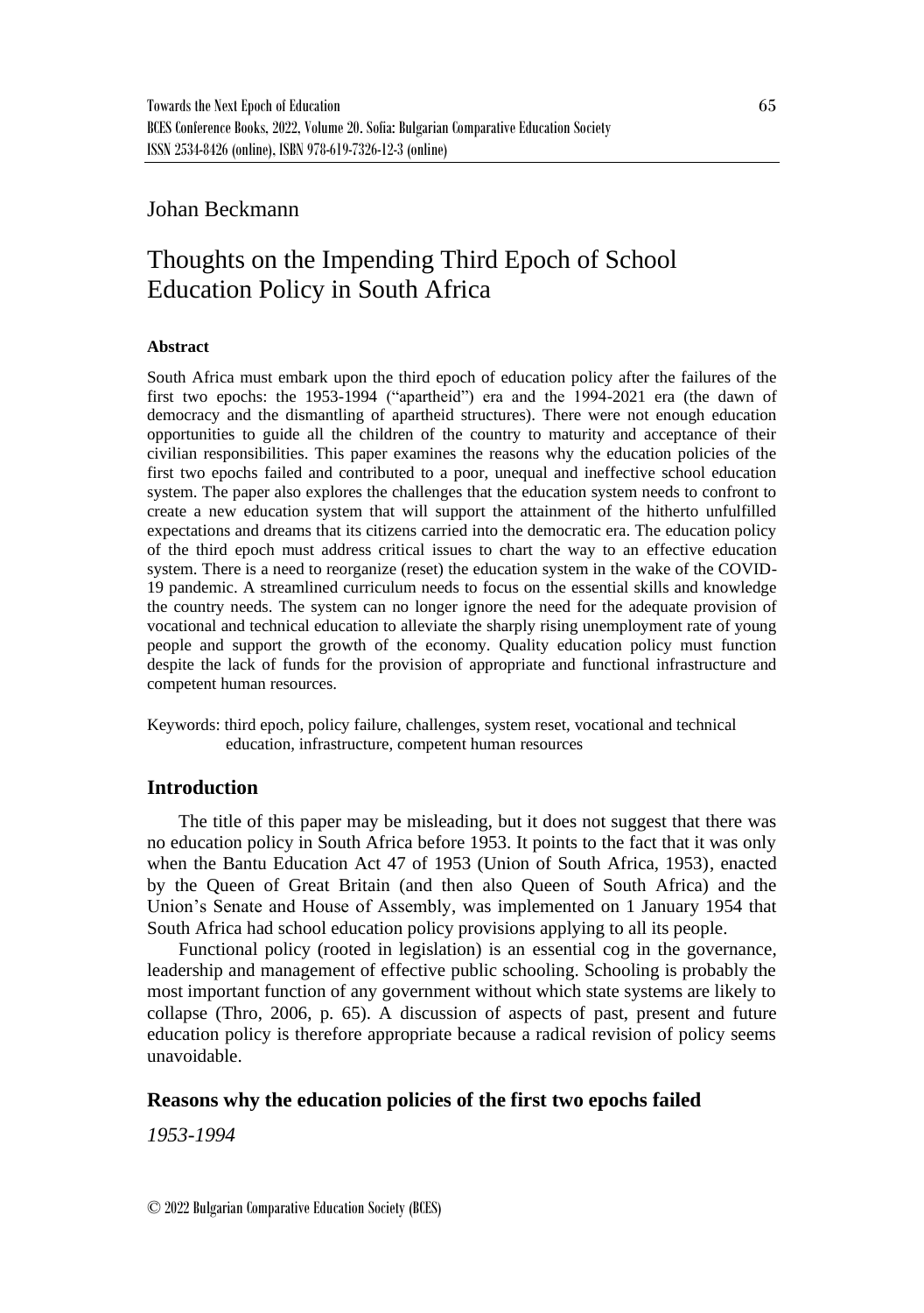Although South Africa was the first African country to develop policy and legislation for its entire Bantu (Black African) population, the entire system departed from a white supremacist stance which was flawed as it viewed other population groups (Black Africans, Coloureds, and Indians) as inferior to whites. A much smaller amount of money per capita was spent on learners and educators of groups other than whites. Inevitably the quality of education to which the different population groups had access differed greatly and inequality characterized the system.

The apartheid ("separate development") policy of the ruling party led to many different entities becoming responsible for education policy and legislation development, promulgation and implementation. Towards the end of the apartheid era there were fifteen distinct racially divided education departments in South Africa.

National policy coherence, implementation and accountability were well-nigh impossible. In addition, non-White learners finished school without a reasonable prospect of being employed mainly as a result of "job reservations" for whites. They were mainly left with manual and unskilled labor opportunities. Non-Whites only had access to a small number of professions such as teaching, nursing, medicine and theology.

The educational inequality, discrimination in the broader society and the oppression by the government led to popular uprisings, resistance, insubordination, protests and revolts by educators, learners, teacher unions and banned political and other organizations. The Soweto uprisings of 1976 during which a large number of learners were shot dead by police for acts of insurrection are probably the best known of all these occurrences.

There is no gainsaying that education policy and practice were not successful in the apartheid era. This was exacerbated by the fact that school education was not compulsory for learners from all population groups.

#### *1994-2021*

1994 ushered in the constitutional democracy era and the pursuit of the democratic values articulated in S1(a-d) of the Constitution of 1996 (RSA, 1996) namely human dignity, the achievement of equality, the advancement of human rights and freedoms, non-racialism and non-sexism. It also ushered in adherence to the rule of law and a charter of human rights entrenched in Chapter 2 of the Constitution of 1996 (RSA, 1996).

These values and principles were meant to facilitate the development of a multiracial country where everybody would have equal opportunities to develop their potential and enjoy a dignified life. The dismantling of the legacy of apartheid was imperative for the democratically elected new government. Education policy and practice reflected the pursuit of both objectives.

Beckmann (2021, pp. 758-759) cites published research indicating that South Africa spends much more on education than its peers but has much worse outcomes. He refers to The World Economic Forum's (WEF) (2013) evaluation of South Africa's education as the third worst in the world.

Breier (2009, pp. 1-21) reports on the findings of a Human Sciences Research Council (HSRC) study on skills shortages in South Africa. The study focused on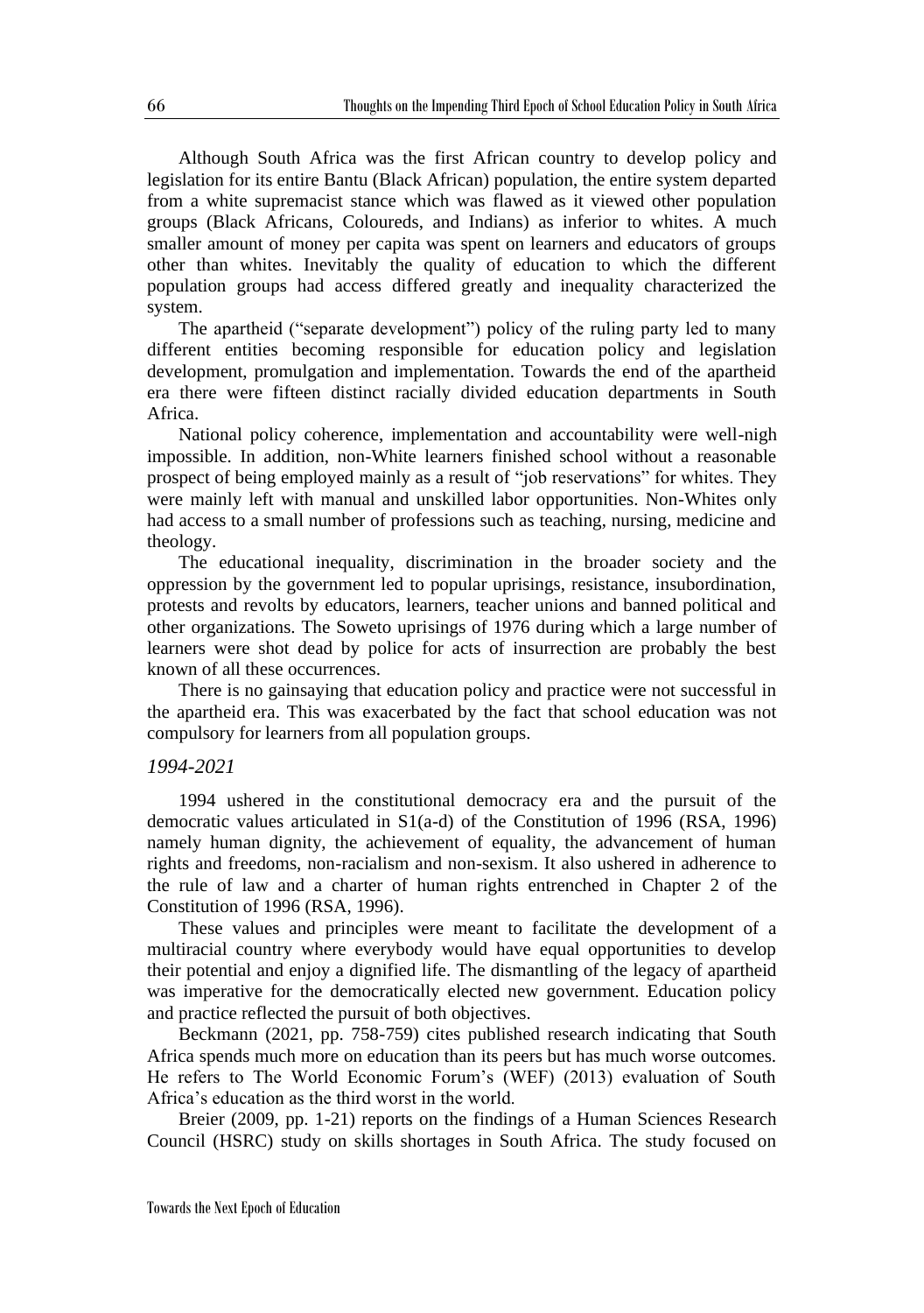skills shortages in 11 professions including education, social work, engineering, medicine and artisanship. She comments among others that (p. 1):

- "South Africa's skills shortages are widely regarded as key factors preventing the achievement of the country's" growth targets.
- Many "of the high-level skill shortages in this country are blamed on the education system...".
- The "massive shortage of artisans is largely attributed to the decline of the apprentice system" in "the further education and training (FET) sector …".
- There has been "... a loss of senior capacity, largely as a result of affirmative action" and "many experienced white professionals" evacuating their posts.
- There is "still a very small pool of matriculants who have the necessary grades and subjects to access programmes like engineering, medicine and accounting" and there are also "particularly few African and coloured students in this pool" which makes employment equity difficult to achieve.

All of the skills shortages above point to the absence of sound education policy and practice to underpin the country's pursuit of an equitable, free and economically sustainable and prosperous country. However, the DBE has started to implement a curriculum model to route more learners to technical and vocational education, possibly alleviating the severe skills and artisan shortages in the country.

Jansen (2002, p. 1) points out that developing countries are replete with narratives that attribute policy failure to "the lack of resources, the inadequacy of teacher training, the weak design of implementation strategy, and the problems of policy coherence". In his opinion, the "making of education policy in South Africa is best described as a struggle for the achievement of a broad political symbolism that would mark the shift from apartheid to post-apartheid society" instead of "policymaking connected to any serious intention to change the practice of education 'on the ground'" (Jansen, 2002, p. 2).

Jansen's essay identifies several important problems regarding policy making and practice in South Africa in the second epoch:

- "There are few countries in postcolonial Africa that has [sic] drawn more heavily on international consultants in its first few years of 'independence'" (p. 7).
- Education "policy borrowing" signifies that "elected officials and politicians are more likely to be interested in a borrowed policy's political symbolism than its details" (p. 7). Extensive use was made of overseas experts who oftentimes not only took part in deliberations but also drafted the policy(ies) in question, often resulting in [contextually unintelligent] policies which were more suited to their overseas origins than to South Africa [Insertion by the author].
- Jansen (2022, p. 9) questions "the heavy attention paid to formal participation in the policy process irrespective of its final outcomes". He states, quite correctly in my opinion, that "this faith in process itself … granted legitimacy to policy, irrespective of the final outcome". There was no guarantee that participants' views would prevail or even be considered.

It is also trite knowledge among policy analysts that policy making and implementation did not meet criteria for success such as: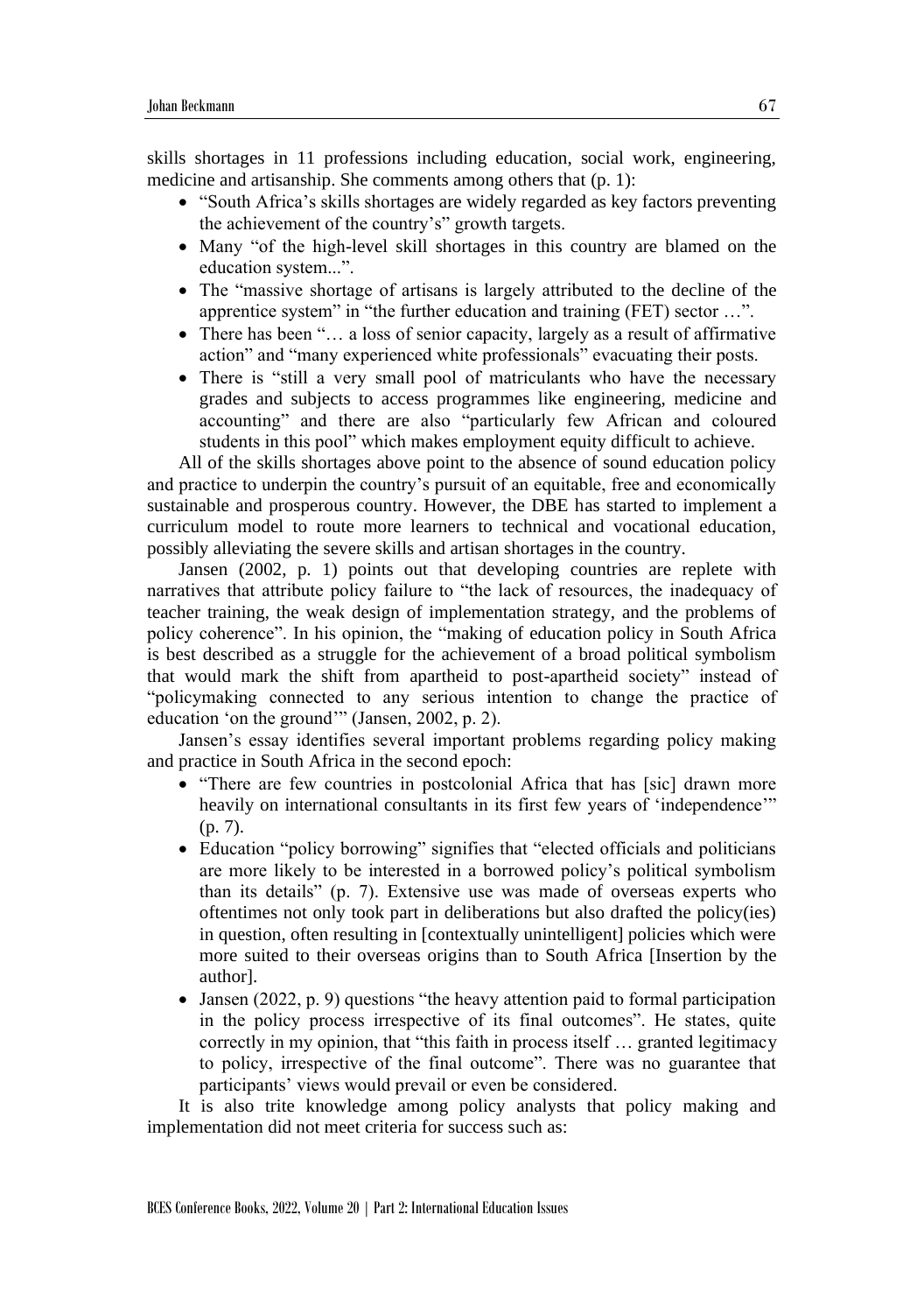- Sufficient, experienced and competent human resources and infrastructure to implement practicable policy. This is partially due to the legacy of apartheid but also to practices of the ruling party such as 'cadre deployment', a practice which seems to transgress the provisions of Section 195 of the Constitution of 1996) (RSA, 1996). People are rewarded with posts purely on the grounds of their loyalty to a political organization (the African National Congress, the ANC).
- Clear implementation and communication strategies including in-service training opportunities for implementers.
- Policy stability there has been a surfeit of policies and policy amendments that have led to 'policy fatigue' among practitioners. The national curriculum has been amended at least 4 times between 1996 and 2011 (Gumede & Biyase, 2016, pp. 69-70). A normal life cycle for a curriculum would be closer to 12 years.
- Clear allocation to, and the acceptance of different responsibilities by stakeholders. In this regard, the ability of teacher unions to completely derail policies (and de facto usurping the decision-making functions of government) is an enormous problem in South Africa and indicates a misunderstanding of the roles of unions and governments.
- Quality drafting by qualified policy drafters practising a profession like legal draftsmen do. On 2 February the government (Department of Home Affairs, 2022) added policy and planning managers who can plan, develop, organize, direct, control and coordinate policy advice and strategic planning to the list of critical skills shortages in connection with applications for critical work skills visas and permanent residence permits. Sensible use of this opportunity to obtain the services of policy drafting experts could greatly assist education officials.

One has to conclude that the quality of education policy and practice in South Africa leaves much to be desired. Policy and practice need to be reset and revisited. The third epoch will face new and persistent challenges from the past.

### **Policy challenges of the third (after coronavirus) epoch**

Following the ideas advanced by Schwab and Malleret (2020) in their authoritative publication written in their capacities as Founder and Executive Chairman of the WEF and Managing Partner of the Monthly Barometer respectively, I have chosen to refer to the third epoch as the after coronavirus epoch. I will explore the future of quality education policy as a non-negotiable prerequisite for a functional and effective new education system.

The consequences of COVID-19 for the education system have not been solved and must enjoy priority attention. The National Income Dynamics Study (NIDS)- Coronavirus Rapid Mobile Survey (CRAM) (known as NIDS-CRAM) carried out by Spaull and thirty-five colleagues surveyed various aspects of the impact of COVID-19 on society in 5 waves from 7 May 2020 to 11 May 2021. The fifth and latest NIDS-CRAM synthesis report (Spaull & Daniels et al., 2021) sheds light on several challenges for future education policy such as the following: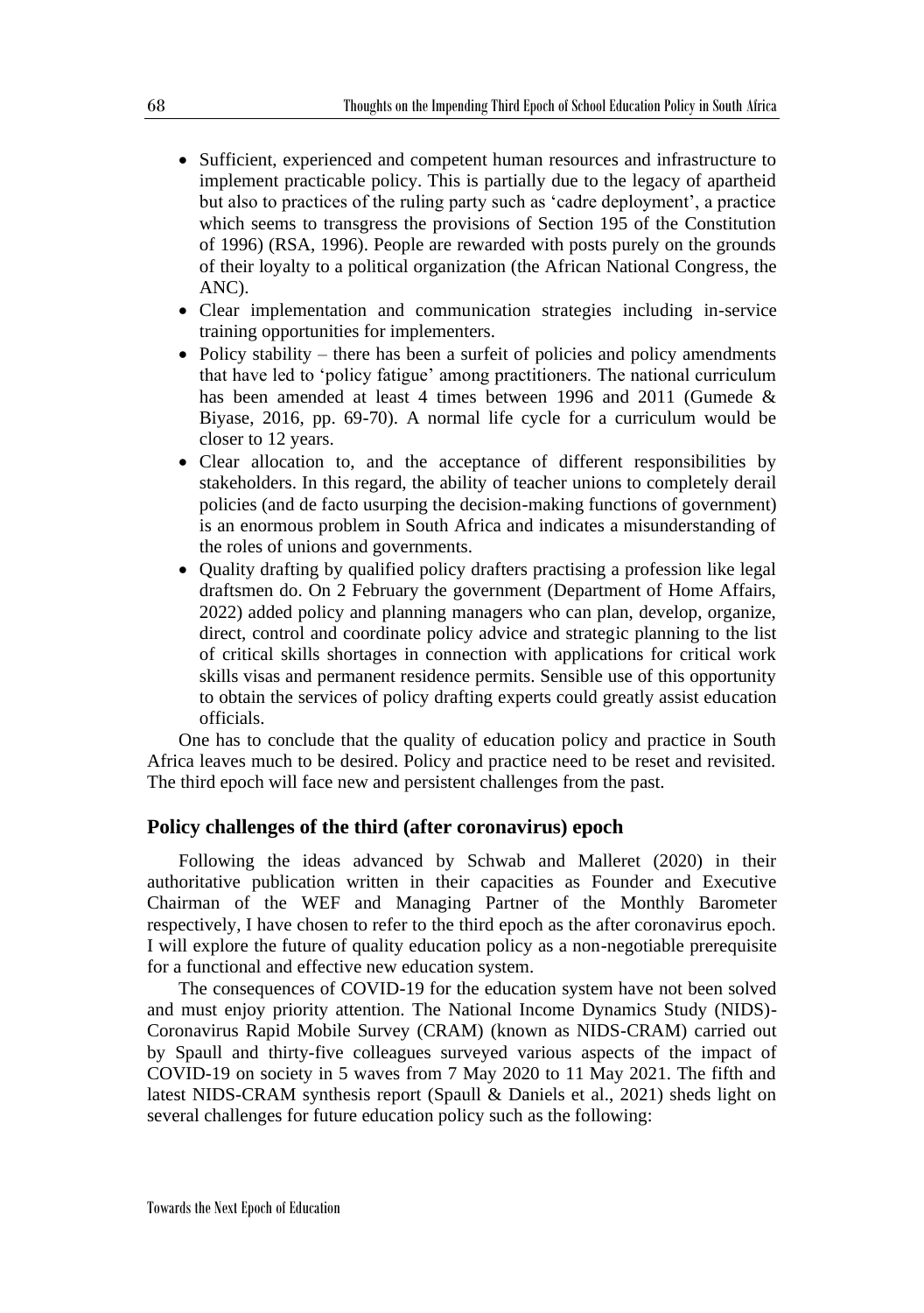- Since the onset of COVID-19 up to May 2021 the number of learner dropouts increased by 573 000 in a basic education system comprising approximately 13 million learners.
- Most primary school learners lost between 70% and 100% of the teaching and learning time they had in 2019. Making good these losses should be a priority in the after coronavirus era to prevent the virus from permanently destroying children's hopes to gain what they are entitled to receive from education. Some schools have already started their own initiatives to catch up on the education backlogs but there is still a dire need in 70% or more of public-school environments in this regard.
- Naidoo (2021), the CEO of the Youth Employment Service, refers to startling official data regarding unacceptable and rising youth unemployment figures. He states that "two out of every three young people (under 35 years) in South Africa are unemployed, and this rises to three out of four of the under-25s". He poses a question meriting intensive attention from policy makers: "If they cannot find employment or hope for themselves and their families, what does that foreshadow for the country's future?".
- Malnutrition and hunger are acute problems among many South Africans including school-going youth and three million children were affected by hunger despite the state's introduction of a National School Nutrition Programme (NSNP). Policy makers and implementing officials will have to address these problems so that children do not lack food security, experience "silent hunger" (where children have access to food but not to needed nutrients) and do not become stunted (short-for-age) because of exposure to silent hunger. 25% of children under the age of five are stunted and stunting leads to irreversible cognitive, physical and mental disabilities.

In addition to what Spaull and Daniels et al. (2021) indicate, education policy designers also need to study other countries' responses to the challenges of COVID-19 in education with a view to optimizing their own policies. In 2022, the OECD published a report (Vincent-Lancrin, Cobo Romaní & Reimers (Eds.), 2022) on how 44 diverse countries were able to achieve "education continuity" during the pandemic.

The lack of support for educators in their efforts to neutralize the effects of the many days of learning and teaching lost has also emerged as a concern. The state does not seem to have a coordinated support plan for schools, but some outside organizations and NGOs are supporting some schools.

Two more substantial problems have been highlighted in recent times: the quality of educators and the funding of education. Firstly, BusinessTech (2022a) reports that the 2030 Reading Panel found that Bachelor of Education students in their final year of their initial teacher education programmes scored only 54% on a primary school mathematics test. This exemplifies teachers' incompetence that cannot be tolerated. Secondly, De Lange and Slatter (2022) cite the Budget Justice Coalition's (BJC) statement that, although the government has declared education a priority, it spends increasingly less on basic education despite the increase in learner numbers. The education budget has shrunk from 14,8% of the consolidated budget of 2017-2018 to 13% in 2021-2022, making the pursuit of educational excellence almost impossible.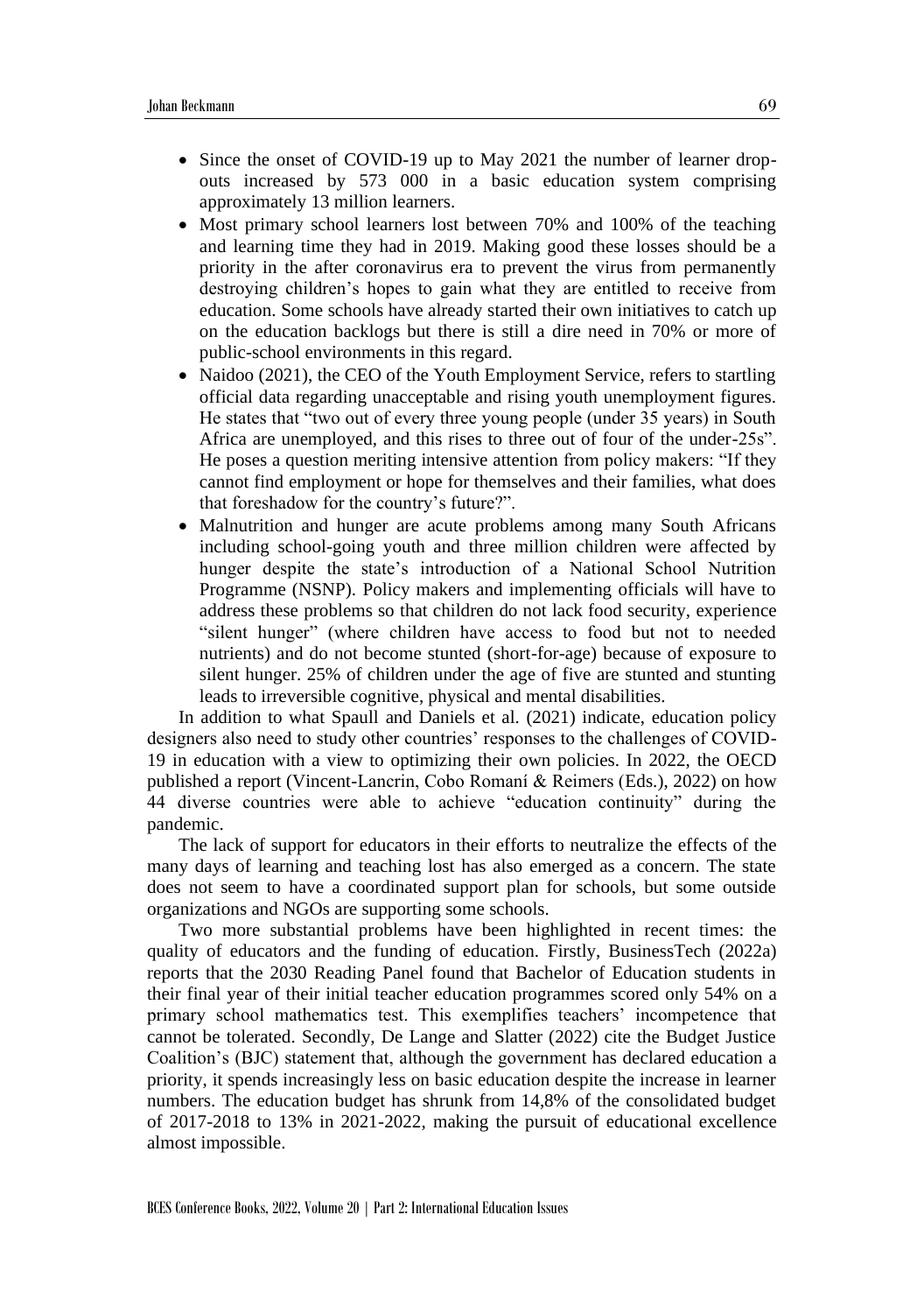## **How do South Africa's education authorities plan to tackle the challenges of the third epoch?**

The South African government's responses to the challenges have been described as vague, insipid, uninspiring, boring and dilly-dallying. The responses are essentially tedious repetitions of promises dating back 18 years. A fine example of such a response can be found in the Minister of Basic Education's address to a governmental lekgotla (think tank) on 28 January 2022 (BusinessTech, 2022b).

The Minister said among others that:

• Digital learning is required now, not in the future. The Department of Basic Education (DBE) has plans to give every teacher a laptop before the Minister's term of office ends in 2024. The DBE is also developing a new programme for online schooling and distance learning.

(The plans are still in the planning phase and will require ample funding. Isolated private sector and state projects have seen some schools getting computers and new schools with all the necessary infrastructure built. The above government plans may only exist in the realm of dreams.)

• The DBE wants to strengthen the curriculum so that it will explicitly state the knowledge, skills and competencies learners need for the 21<sup>st</sup> century. The department plans to appoint a task team to effect all these changes.

(The reference to the appointment of task teams is exasperating. Hopefully this task team will take cognizance of many experts' advocacy of a reduction of the number of subjects and curtailing curriculum content to facilitate catching up on lost teaching time and to focus on the skills the country needs urgently.)

• Lost teaching time needs to be made up through rotational timetables, updated attendance and enrolment tracking, extra classes and giving learners more homework.

(Rotational timetables which halved the learner and teaching time for the majority of learners have now been discontinued and this has led to a crippling shortage of classroom spaces. A large number of unaffordable additional staff will be needed. It is not clear how extra homework can make up lost teaching time.)

## **Conclusion**

Schwab and Malleret's (2020) comments on what the after coronavirus era might entail are worth repeating. Their outlines of a new era are only conjectures, but they believe that the world will become increasingly complex, be fast-changing (shortening the shelf life of policies will drastically) and be filled with many as-yetunknown challenges. Decision-makers will have more information and analyses available than ever before but less time to make well-considered decisions. It is important to remember that there will also be many opportunities to restore and recreate education systems.

Expertly drafted policies to guide education in the uphill battles of the future are non-negotiable.